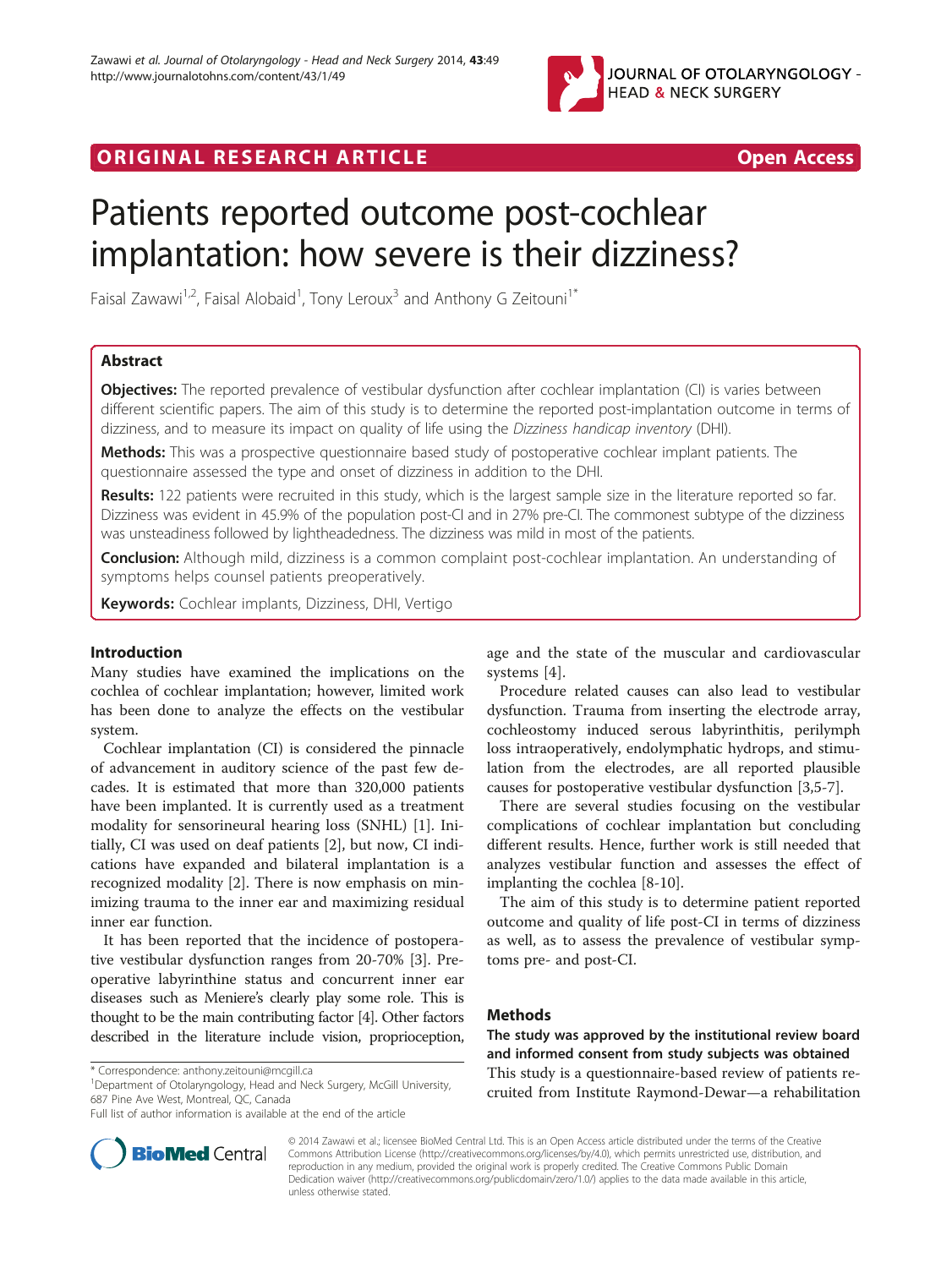|                                       | Number (% of total 122) |
|---------------------------------------|-------------------------|
| Group A (No dizziness)                | 56 (45.9%)              |
| Group B (Dizziness only preoperative) | 10 (8.2%)               |
| Group C (persistent dizziness)        | 23 (18.9%)              |
| Group D (new onset dizziness)         | 33 (27%)                |

Table 1 Classification of the different groups of the patients depending on their dizziness symptoms

center in Montreal that specializes in hearing and communication.

The population consisted of postoperative CI patients who had profound sensorineural hearing loss prior to the implantation. These patients were recruited and provided French and English versions of the questionnaire by mail to all the adult cochlear implant recipients followed at the IRD. Patients answered the questionnaire once. None had a bilateral implantation. The questionnaire included the Dizziness Handicap Inventory (DHI) which was used to assess the impact of vestibular dysfunction on the patients' daily activities. and questions asking the type of dizziness and its onset [[11,12\]](#page-3-0). The classification and definitions suggested by Shoman et al. were used to facilitate comparison of our results with others [[13](#page-3-0)]. Dizziness was subclassified as follows: Lightheadedness, unsteadiness, vertigo, and nonspecific dizziness [[13](#page-3-0)]. The onset of dizziness was also assessed and divided into three categories: early, delayed and late. Early dizziness was defined as onset of dizziness within the first postoperative week, delayed (after the first week but during the first year after implantation), and late onset (more than one year after implantation).

The data were electronically compiled and statistical analysis was performed using SPSS (20.0). Analysis of variance (ANOVA) was used to detect significant differences between the groups.

### Results

We sent 309 questionnaires. The response rate was 39% (122 patients). The mean age was 59 years and 43% of the population were males.

#### Prevalence of vestibular symptoms

The prevalence of dizziness pre-implantation was 27% (33 patients), whereas, the prevalence of post implantation dizziness was 45.9%, (56 patients). These 56 patients were divided into two groups (groups C & D) depending on the presence or absence of dizziness prior to their implantation (Table 1). Unsteadiness was the most common subtype of dizziness (25 and 29% for groups C and D respectively) followed by lightheadedness (25 and 21% respectively). The incidence of new onset vertigo was 23% of patients complaining of dizziness (Figure 1).

In the patients in group C dizziness started early in most of the patients, whereas in group D the symptoms were either early or delayed. These results were not statistically significant ( $p > 0.05$ ).

# Dizziness handicap inventory

In most cases, the patients reported that dizziness, whether persistent or new onset, was mild. This is illustrated in Figure [2.](#page-2-0)

The DHI score was found to be higher in the group of patients who had dizziness prior to CI, but the results were not statistically different  $(p = 0.096)$  (Table [2\)](#page-2-0). On further sub-analysis of the different DHI categories, the mean DHI score for physical disability was 11 in the group that had dizziness prior and after CI compared to

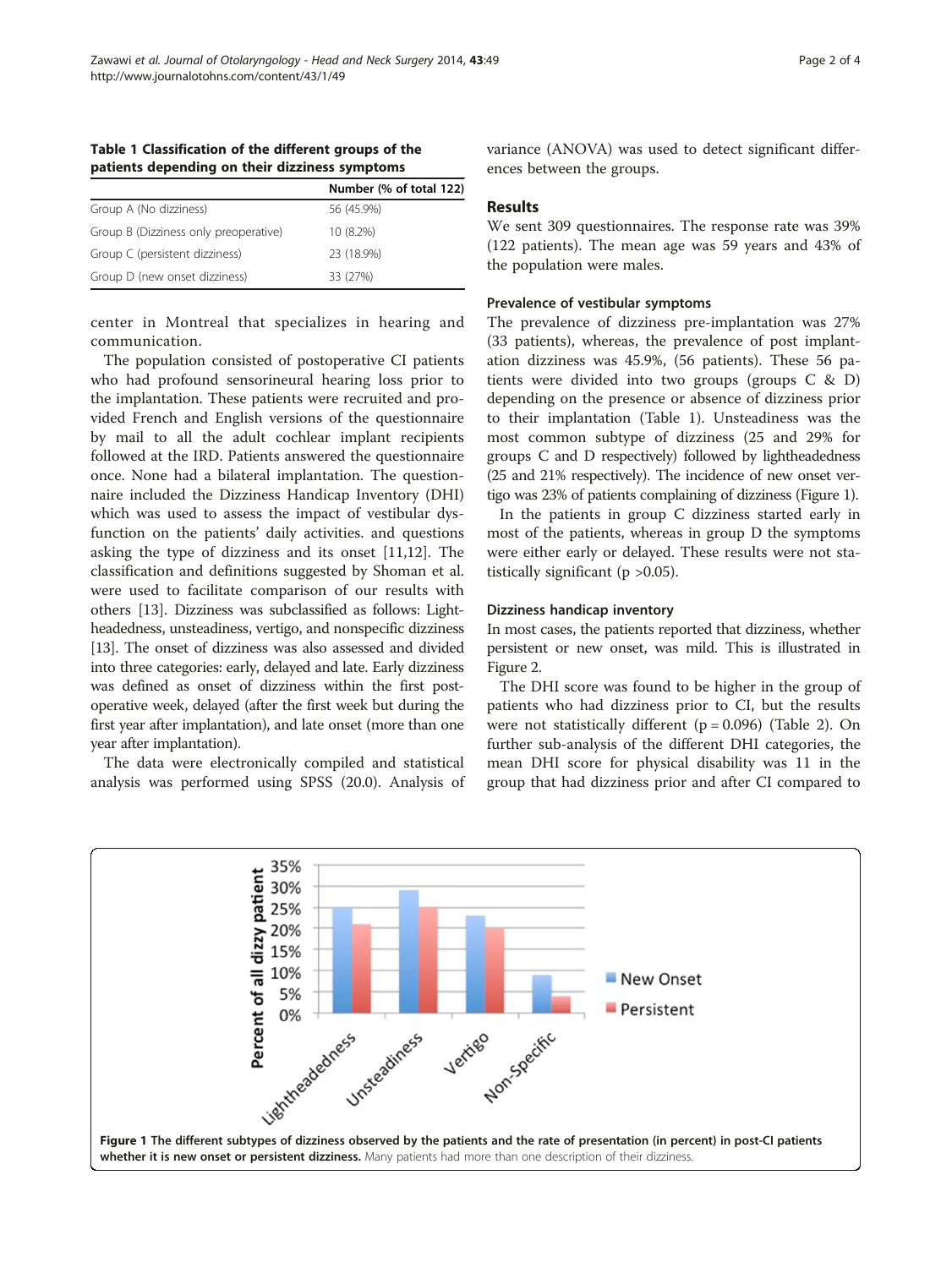<span id="page-2-0"></span>

7 in the group who had dizziness only after CI. These results were statistically significant ( $p = 0.019$ ) (Tables 2).

# **Discussion**

This study demonstrated that post-CI dizziness was mostly mild. In fact, based on the DHI scores, it can be concluded that the quality of life was relatively good and the incidence of new onset dizziness after CI was relatively low. Additionally, 27% of the patients had dizziness prior to the implantation and in almost 1/3 of these patients it resolved after the implantation.

This study was designed to parallel the methodology in Shoman et al. Interestingly, Shoman et al. reported that 48.3% of patients suffered from dizziness prior to CI (vs 27% in this study), and 58.2% post implantation (vs 45.9% in this study) [[13\]](#page-3-0). Kubo et al. reviewed 94 patients, and 49% of them had post-CI dizziness [[14\]](#page-3-0). This is quite similar to the prevalence in this study.

We further sought to determine when post-implantation the dizziness started. Our results show that 45.4% of our patients had delayed onset of dizziness. Whereas Shoman et al. reported onset of dizziness within one week in 63.4%. Kubo et al. also found that only 16% had delayed new onset dizziness after implantation.

Dizziness was broken down into four subcategories: unsteadiness, lightheadedness, vertigo and nonspecific. Unsteadiness was the most common symptom this is represented by 53% out of the patients who were dizzy

Table 2 The different categories of DHI and their impact on CI patients with dizziness

| DHI              | <b>Persistent dizziness</b> | New-onset | Significance (p) |
|------------------|-----------------------------|-----------|------------------|
| Physical         | 11.1                        | 72        | 0.019            |
| <b>Emotional</b> | 8.4                         | 6.3       | 0.338            |
| Functional       | 125                         | 8.5       | 0.139            |
| Total            | 32                          | 22        | 0.096            |

post implantation (groups  $C \& D$ ). This is similar to previously reported results. Furthermore, new onset vertigo was not very common post-CI, and only less than 10% of implanted patients suffered vertigo (13 patients out of 122). This incidence was somewhat less but comparable to the findings of Kubo et al. [[14\]](#page-3-0). They also mentioned that vertigo post implantation was usually delayed and prevalent in 16% patients [\[14](#page-3-0)].

Despite a high proportion of patients reporting dizziness related complaints, the results of this study are encouraging, since most of the patients had mild symptoms. This was reflected by a low DHI (validated and reliable questionnaire in assessing the impact of dizziness on patient's daily life subjectively in three domains: functional, emotional and physical [[11,12\]](#page-3-0). The mean DHI for the new onset dizziness group was 22 (mild) compared to 32 (moderate) for persistent dizziness group. These results were very similar to those reported by Shoman et al. [\[13](#page-3-0)]. The low DHI for most patients and the low incidence of reported new onset vertigo (10%) correlate with the clinical impression that most patients are relatively well from a balance perspective after implantation. This becomes an important tool in counseling the patients, who can be reassured that despite surgical opening and entering their inner ear, dizziness related should be mild.

The disappearance of dizziness in some patients after implantation is noteworthy. It might be that with improved auditory function these patients were able to use auditory clues to improve postural stability. Given the opening of the inner ear and the insertion of the array, it is not surprising that some patients experienced the onset of dizziness. More work is needed to quantify and understand the physiological changes in vestibular function (canals, otoliths) that result from implantation.

Unfortunately, there are limitations to this study. The main limitation is that this is a questionnaire based